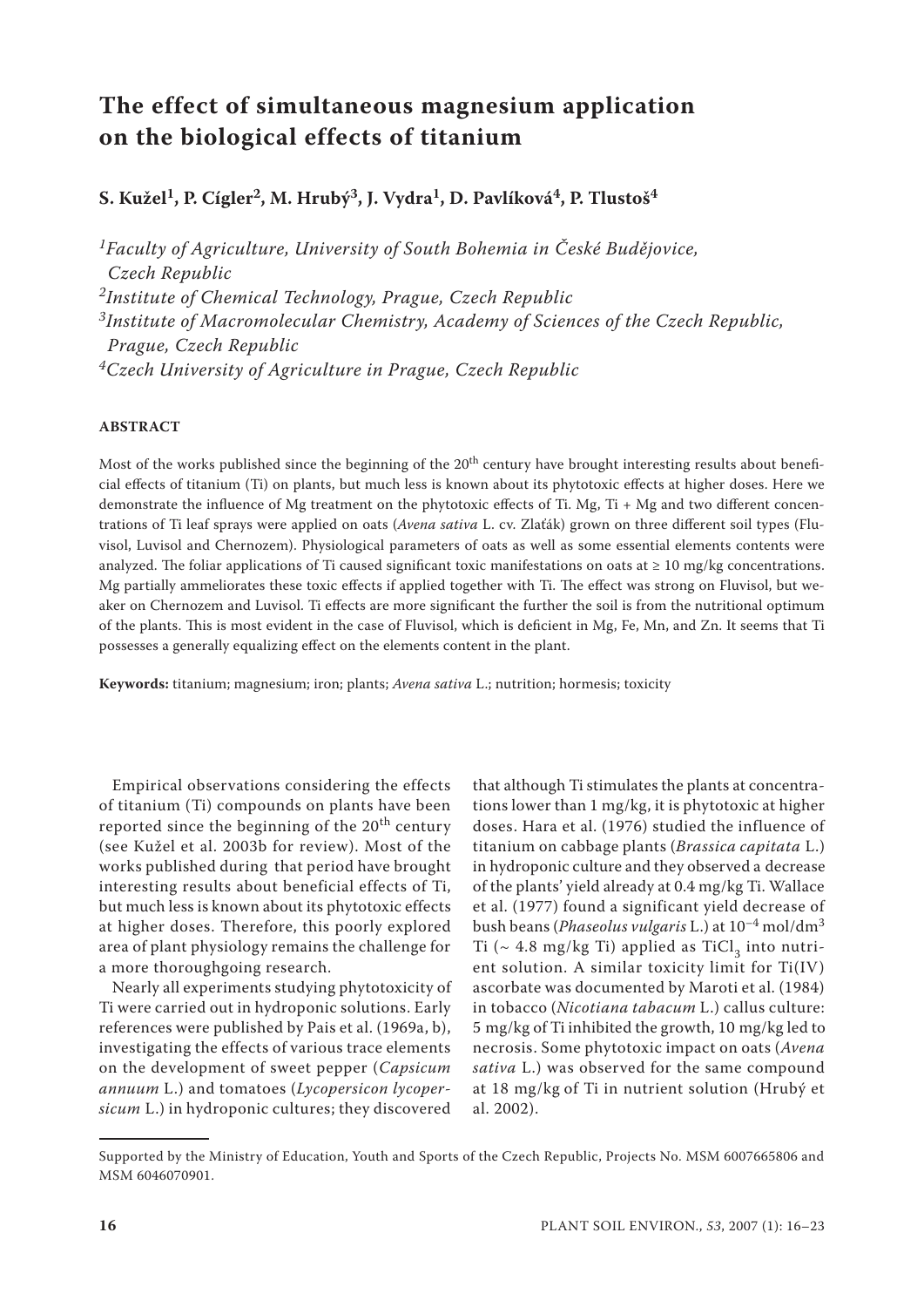|                          | Kužel et al. (2003a)             | Huang et al. (1993)  |
|--------------------------|----------------------------------|----------------------|
| Ti chemical form         | citrate                          | ascorbate or citrate |
| Beneficial concentration | $10 \frac{\text{mg}}{\text{kg}}$ | $2-50$ mg/kg         |
| Phytotoxic concentration | $50 \frac{\text{mg}}{\text{kg}}$ | $> 100$ mg/kg        |
| Plant                    | oats                             | wheat                |

Table 1. Beneficial and phytotoxic concentrations of Ti sprays for different plants

The hydroponic methods stated above enable an exact definition of experimental conditions; however, the obtained data are hardly comparable with experiments where Ti is applied in form of foliar spray, as widely used in agriculture. Generally, the effect of Ti is considerably weaker if it is applied on leaves than if added into the nutrient solution (Kužel et al. 2003a). Surprisingly, experiments that examine toxic levels of Ti in form of foliar sprays are practically missing. The only available data are from the studies performed by Huang et al. (1993) and Kužel et al. (2003a) and are stated in Table 1. Phytotoxic effects of Ti leaf sprays were compared to their beneficial effects at lower concentrations.

In our recent work (Kužel et al. 2003a) we observed an increased beneficial stimulation by Ti in plants oversupplied by Mg. We demonstrate here that this phenomenon might be generally useful not only at the beneficial levels of Ti, but generally for an amelioration of its phytotoxicity.

#### **MATERIAL AND METHODS**

#### **Plants culture**

Oat plants (*Avena sativa* L. cv. Zlaťák) were grown in pots (20 plants per pot) filled with 5 kg of three different soil types (Luvisol, Chernozem and Fluvisol; see Table 2 for soil chemical composition before fertilization). Four replications of each experimental treatment were made. All treatments were fertilized by NPK in following doses: 0.2 g N (NH<sub>4</sub>NO<sub>3</sub>), 0.03 g P and 0.08 g K per kg of soil using  $KH<sub>2</sub>PO<sub>4</sub>$  as fertilizer.

The following leaf sprays (30 ml per pot) were used: (i) deionized  $H_2O$ ; (ii) Mg sulphate solu-

|                    |                          |                  | Locality/Soil type       |                  |                          |                  |
|--------------------|--------------------------|------------------|--------------------------|------------------|--------------------------|------------------|
|                    |                          | Přerov/Fluvisol  | Suchdol/Chernozem        |                  | Červený Újezd/Luvisol    |                  |
|                    | $\overline{\mathcal{X}}$ | $\boldsymbol{S}$ | $\overline{\mathcal{X}}$ | $\boldsymbol{S}$ | $\overline{\mathcal{X}}$ | $\boldsymbol{S}$ |
| $C_{ox}(\%)$       | 0.68                     | 0.085            | 1.39                     | 0.032            | 1.71                     | 0.099            |
| $\rm pH_{\rm KCl}$ | 5.7                      | 0.07             | 7.2                      | 0.07             | 6.8                      | 0.00             |
| Ca                 | 1212                     | 29               | 8793                     | 15               | 3328                     | 32               |
| ${\bf K}$          | 217                      | $\,8\,$          | 174                      | 8                | 316                      | $\sqrt{5}$       |
| Mg                 | 60.5                     | 3.4              | 161                      | $\mathbf{0}$     | 164                      | 3                |
| ${\bf P}$          | 353                      | 37               | 155                      | 5                | 188                      | 22               |
| Cr                 | 14.4                     | 0.0              | 65.4                     | 0.2              | 68.7                     | 2.0              |
| Cu                 | 9.91                     | 0.80             | 27.9                     | 1.7              | 31.7                     | 0.6              |
| Fe                 | 6970                     | 1780             | 22110                    | 2115             | 27960                    | 505              |
| Mn                 | 249                      | 57               | 605                      | 32               | 831                      | 11               |
| Zn                 | 51.5                     | 5.4              | 112                      | 5                | 85.5                     | $4.8\,$          |

Table 2. Chemical analysis of soils; all localities are situated in the Czech Republic

Element contents are stated in mg/kg except for C<sub>ox</sub> (stated in mass %);  $\bar{x}$  – average value of analyzed parameter, *s* – standard deviation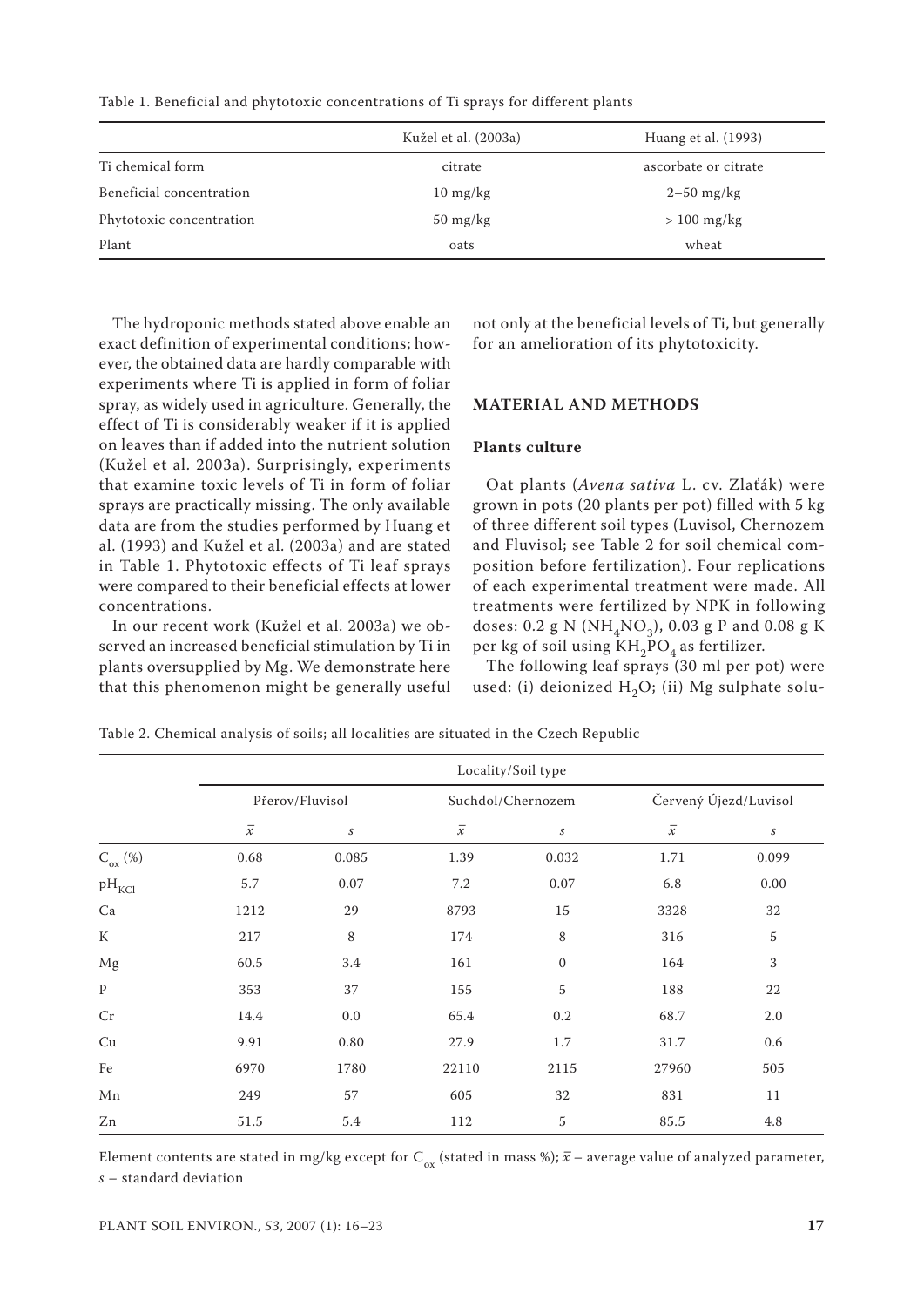tion (2000 mg/kg Mg); (iii) Ti-citrate solution (10 mg/kg Ti) [Recently it was shown by Collins et al. (2005) that the reaction of  $\mathrm{TiCl}_{4}$  with at least three equivalents of citric acid (in pH range 3–8) produces 3:1 citrate/titanium complexes with successive deprotonation of carboxylates as the pH increases. In this range and under these conditions, hydroxo- or oxo-metal species are believed not to be present in solution; thus 3:1 citrate/titanium complex could be expected as the active form in this experiment.]; (iv) Ti-citrate solution (50 mg/kg Ti); (v) Mg sulphate + Ti-citrate mixed solution (2000 mg/kg Mg, 10 mg/kg Ti). The sprays were adjusted to the pH = 5. Citric acid control was not included because the typical citrate content in plant tissues is about several orders of magnitude higher than the citrate content in spray solution. Thus, we supposed that such low concentrations of citrate could not significantly influence the metabolism of the plants (Tlustoš et al. 2005).

Oat was sown on April 25, the first foliar treatment was applied on June 7, and the second on June 21. Oat was harvested in milky ripe stage two weeks after the second foliar application.

### **Soil and plant analysis**

Samples of three different soil types were taken from Přerov (Fluvisol), Suchdol (Chernozem) and Červený Újezd (Luvisol), all in the Czech Republic. The amounts of available nutrients (P, K, Mg, Ca) were determined in air-dried soil samples using Mehlich III extraction solution (Mehlich 1984) and AAS spectrometer (Varian SpectrAA 300) in the case of K, Mg, and Ca, and spectrophotometry (Specol 210) in the case of P. The pH-value was determined in 0.2 mol/dm<sup>3</sup> KCl suspension  $(1:2.5 \text{ w/v})$ by glass ISE (Zbíral 2001).  $C_{ox}$  was determined spectrophotometrically by oxidation of the organic matter by  $K_2Cr_2O_7$  in acidic environment (Sims and Haby 1971). The total element contents in soils (Cr, Cu, Fe, Mn, Zn) were determined in digests obtained by a two-step decomposition by dry ashing in a mixture of oxidizing gases and the ash was decomposed in a mixture of  $HNO<sub>3</sub> + HF$ , evaporated and dissolved in diluted *aqua regia* as described by Száková et al. 2000 (see Table 2 for data).

Following parameters of the plants were determined in plants washed with distilled water:

- Aboveground fresh weight (AFW), in grams per pot.
- Aboveground dry weight (ADW); dried in oven (10 hours at 105°C), in grams per pot.
- The content of chlorophylls (CH) in flag leaf, by spectrophotometry (Carl Zeiss, Spekol 220 spectrophotometer) after extraction (according to Porra et al. 1989) of homogenized raw material with ethanol (with the addition of  $CaCO<sub>3</sub>$ ), in mg/g of raw leaf biomass.
- The Ti (TiC), Mg (MgC), Fe (FeC), Zn (ZnC) and Mn (MnC) contents in top dry mass, in mg/kg.

The contents of the elements in the plant material after washing at *aqua regia* were determined in digest using dry ashing procedure (Mader et al. 1998). Flame and flameless atomic absorption spectrometry (Varian SpectrAA 300) were used for the determination of these elements in digests. The quality of analyses was controlled by reference materials.

# **Statistical analysis of data**

Data were filtered *via* Q-test at level  $α = 0.05$ , maximum 1 value per variant was excluded if distant. One-way ANOVA was used to test differences among the variants and it was computed in Microcal ORIGIN program, version 5.0.

# **RESULTS**

The results are summarized in Table 3; trends are marked T (Trend number). The strength of the influence (how much the factor influences the parameter) is stated in text as the ratio of maximal and minimal value in the trend. Unless stated otherwise, the effects of Ti alone and Mg alone are stated against blank (deionized water treatment) and the effect of Ti in combination with Mg is stated against the Mg leaf spray alone to distinguish the effects of Ti from the effects of Mg in the combined treatments. Only data necessary for the demonstration of the trends are given.

**Fluvisol.** In both concentrations used Ti alone causes a considerable decrease of both AFW (1.38-times, T1) and ADW (1.39-times, T2), but it increases both AFW (1.25-times, T1) and ADW (1.17-times, T2) if in combination with Mg; Mg alone decreases AFW (1.22-times, T1) and ADW (1.21-times, T2). Ti alone at the lower concentration increases CH (1.12-times, T3) and decreases it at the higher concentration (1.20-times, T3); Mg alone strongly increases CH (1.92-times, T3). Ti alone does not significantly influence FeC, but strongly increases it in combination with Mg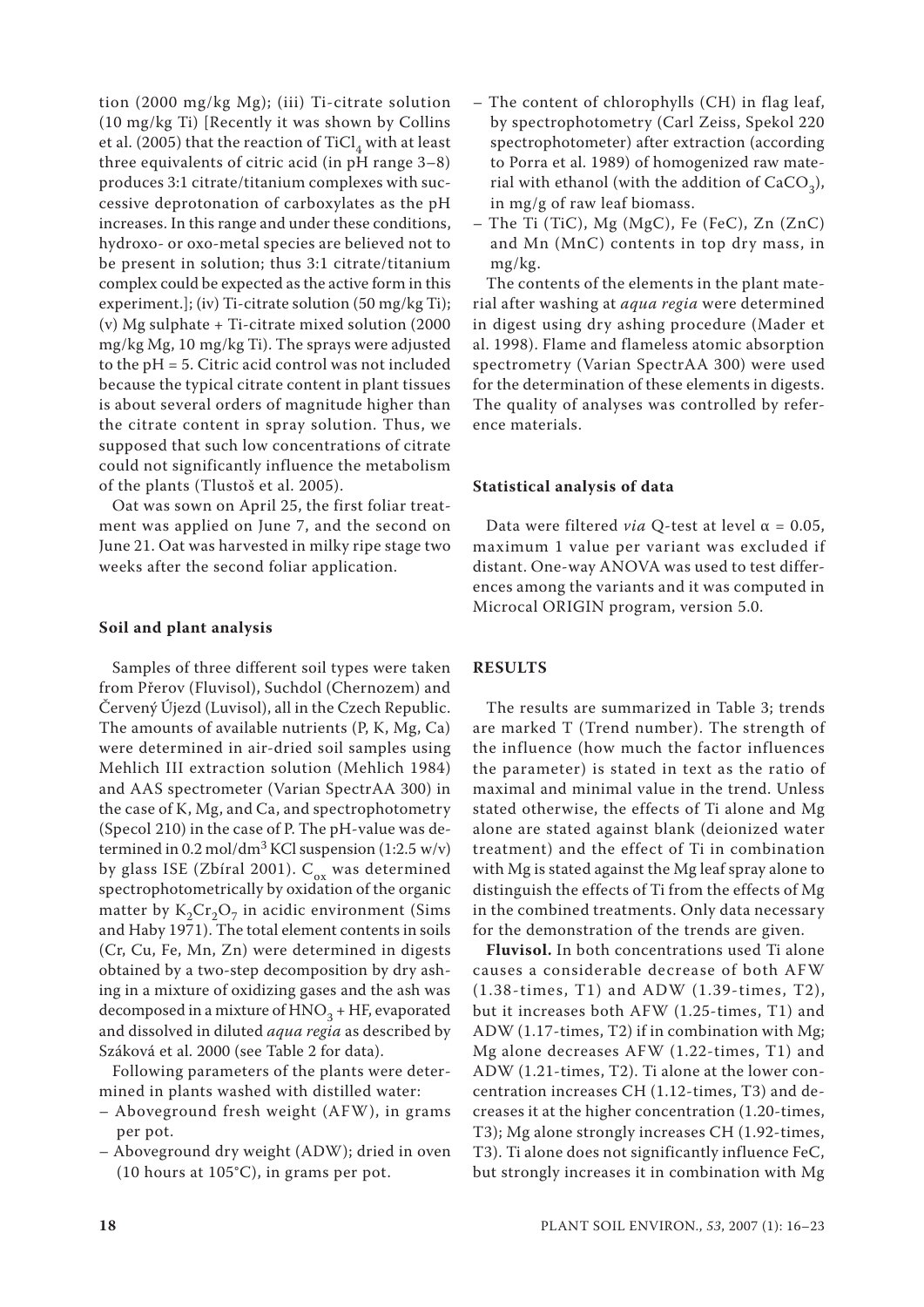Table 3. The effect of single and combined Ti and Mg foliar application on changes of investigated parameters (see Material and Methods for abbreviations and meas-Table 3. The effect of single and combined Ti and Mg foliar application on changes of investigated parameters (see Material and Methods for abbreviations and meas- $+$ urement units of the followed parameters)  $\frac{1}{2}$  $\frac{1}{2}$   $\frac{1}{2}$   $\frac{1}{2}$   $\frac{1}{2}$   $\frac{1}{2}$   $\frac{1}{2}$   $\frac{1}{2}$ 

| Soil type | Trend           | Parameter       | ≺      | $SD(A)$   | ⋍                           | SD(B)    | $\cup$ | SD(C)            | $\Box$ | SD(D)                    | Щ                          | SD(E)           |           | <b>ANOVA</b> |                                                                                                                                                                                                                                                                                                                                                                                  |
|-----------|-----------------|-----------------|--------|-----------|-----------------------------|----------|--------|------------------|--------|--------------------------|----------------------------|-----------------|-----------|--------------|----------------------------------------------------------------------------------------------------------------------------------------------------------------------------------------------------------------------------------------------------------------------------------------------------------------------------------------------------------------------------------|
|           |                 |                 |        |           |                             |          |        |                  |        |                          |                            |                 | ц         | p            | α                                                                                                                                                                                                                                                                                                                                                                                |
|           | $\Gamma$        | AFW             | 151.6  | 11.8      | 145.3                       | 7.2      | 109.9  | 2.3              | 124.1  | 0.8                      | 155.3                      | 22.8            | 7.64      | 2.14E-03     | 0.01                                                                                                                                                                                                                                                                                                                                                                             |
|           | $\Gamma$        | <b>ADW</b>      | 48.2   | 3.6       | 44.3                        | 2.0      | 34.8   | 0.5              | 39.9   | 2.7                      | 46.6                       | 5.9             | 7.92      | 1.49E-03     | 0.01                                                                                                                                                                                                                                                                                                                                                                             |
|           | $\Gamma$ 3      | <b>ED</b>       | 0.123  | $0.007\,$ | 0.138                       | 0.016    | 0.102  | 0.012            | 0.235  | 0.047                    | 0.207                      | 0.010           | 23.29     | 2.74E-06     | 0.01                                                                                                                                                                                                                                                                                                                                                                             |
| Fluvisol  | $\Gamma4$       | $\rm FeC$       | 62     | 15        | 58                          | $\infty$ | 79     | $18\,$           | 69     | 4                        | 152                        | $\overline{19}$ | 30.59     | 4.70E-07     | 0.01                                                                                                                                                                                                                                                                                                                                                                             |
|           | Г5              | ${ {\rm MgC} }$ | 1222   | 102       | 1412                        | 104      | 1300   | 100              | 1400   | 125                      | 1556                       | 83              | 5.95      | 4.50E-03     | 0.01                                                                                                                                                                                                                                                                                                                                                                             |
|           | $\mathbb{T}^6$  | MnC             | 208    | $30\,$    | 186                         | 53       | 35     | $\mathrel{\sim}$ | 28     | $\overline{\phantom{0}}$ | $\overline{\phantom{0}}81$ | 67              | 15.44     | 4.93E-05     | 0.01                                                                                                                                                                                                                                                                                                                                                                             |
|           | $\Gamma$        | TiC             | 2.25   | 0.58      | 2.89                        | 0.81     | 2.60   | 0.60             | 2.48   | 0.18                     | 4.62                       | 2.12            | 2.91      | $6.07E-02$   | $\overline{\phantom{a}}$                                                                                                                                                                                                                                                                                                                                                         |
|           | $\Gamma 8$      | ZnC             | $74.0$ | $1.7\,$   | 63.8                        | 15.9     | $74.4$ | 45.4             | 54.3   | 4.0                      | 63.5                       | 24.9            | 0.34      | 8.47E-01     |                                                                                                                                                                                                                                                                                                                                                                                  |
|           | $\Gamma$        | AFW             | 96.1   | 6.1       | 95.3                        | 4.1      | 101.1  | 6.8              | 127.5  | 7.6                      | 125.6                      | 8.5             | 22.45     | 3.45E-06     | 0.01                                                                                                                                                                                                                                                                                                                                                                             |
|           | $\Gamma10$      | <b>ADW</b>      | 30.8   | $1.4\,$   | 30.8                        | 0.2      | 31.3   | $1.3\,$          | 41.0   | 0.1                      | 40.9                       | $1.6\,$         | 73.71     | 8.42E-09     | 0.01                                                                                                                                                                                                                                                                                                                                                                             |
|           | $\overline{11}$ | <b>EH</b>       | 0.096  | 0.008     | 0.104                       | 0.009    | 0.118  | 0.014            | 0.232  | 0.033                    | 0.236                      | 0.038           | 33.86     | 2.40E-07     | 0.01                                                                                                                                                                                                                                                                                                                                                                             |
|           | T12             | $\mbox{FeC}$    | 100    | $18\,$    | $73$                        | $\circ$  | 105    | 24               | 100    | $\overline{31}$          | 106                        | $30\,$          | 1.27      | 3.27E-01     | $\sf I$                                                                                                                                                                                                                                                                                                                                                                          |
| Luvisol   | $\Gamma13$      | ${ {\rm MgC} }$ | 1357   | 94        | 1326                        | $\infty$ | 1422   | 81               | 1587   | 59                       | 1495                       | $67\,$          | 7.17      | 1.96E-03     | 0.01                                                                                                                                                                                                                                                                                                                                                                             |
|           | $\Gamma14$      | MnC             | 39.7   | $1.4\,$   | 39.4                        | 8.3      | $40.3$ | 1.4              | 44.0   | 7.0                      | $44.8$                     | 1.5             | 0.91      | 4.87E-01     | $\begin{array}{c} \rule{0pt}{2.5ex} \rule{0pt}{2.5ex} \rule{0pt}{2.5ex} \rule{0pt}{2.5ex} \rule{0pt}{2.5ex} \rule{0pt}{2.5ex} \rule{0pt}{2.5ex} \rule{0pt}{2.5ex} \rule{0pt}{2.5ex} \rule{0pt}{2.5ex} \rule{0pt}{2.5ex} \rule{0pt}{2.5ex} \rule{0pt}{2.5ex} \rule{0pt}{2.5ex} \rule{0pt}{2.5ex} \rule{0pt}{2.5ex} \rule{0pt}{2.5ex} \rule{0pt}{2.5ex} \rule{0pt}{2.5ex} \rule{0$ |
|           | $T15$           | ТiС             | 3.22   | 1.13      | 2.69                        | 0.78     | 2.64   | 0.09             | 2.35   | 0.75                     | 3.05                       | 0.66            | 0.77      | 5.63E-01     | T                                                                                                                                                                                                                                                                                                                                                                                |
|           | T16             | ZnC             | 54     | $13$      | 57                          | $20\,$   | $46$   | 16               | $42$   | $10$                     | $72$                       | $47\,$          | 0.89      | 4.96E-01     | $\overline{1}$                                                                                                                                                                                                                                                                                                                                                                   |
|           | T <sub>17</sub> | AFW             | 141.4  | 12.9      | 136.1                       | 13.3     | 136.2  | 1.3              | 158.6  | 5.4                      | 153.4                      | 3.8             | 4.83      | 1.17E-02     | 0.05                                                                                                                                                                                                                                                                                                                                                                             |
|           | $\Gamma18$      | <b>ADW</b>      | 46.0   | 5.1       | 44.2                        | 3.6      | 44.7   | $1.0\,$          | 49.7   | 0.9                      | 49.5                       | 1.9             | 3.09      | 4.84E-02     | 0.05                                                                                                                                                                                                                                                                                                                                                                             |
|           | T <sub>19</sub> | <b>CH</b>       | 0.118  | 0.011     | 0.115                       | 0.009    | 0.121  | 0.005            | 0.233  | 0.015                    | 0.212                      | 0.013           | 108.05    | $7.21E-11$   | 0.01                                                                                                                                                                                                                                                                                                                                                                             |
| Chernozem | T <sub>20</sub> | $\mbox{FeC}$    | 112    | 26        | $\infty$<br>$\overline{10}$ | 39       | 88     | 24               | $86\,$ | $\Gamma$                 | 178                        | 26              | 7.52      | 1.57E-03     | 0.01                                                                                                                                                                                                                                                                                                                                                                             |
|           | T21             | MgC             | 1365   | $48$      | 1414                        | 39       | 1467   | 21               | 1644   | 102                      | 1597                       | 114             | 10.31     | 3.21E-04     | 0.01                                                                                                                                                                                                                                                                                                                                                                             |
|           | T <sub>22</sub> | MnC             | 29.5   | 2.3       | 25.4                        | 0.8      | 23.1   | $\overline{1.7}$ | 30.4   | 3.0                      | 29.5                       | 1.2             | $10.67\,$ | 2.68E-04     | 0.01                                                                                                                                                                                                                                                                                                                                                                             |
|           | T23             | ТiС             | 2.25   | 0.54      | 2.69                        | 0.69     | 2.84   | 0.81             | 2.93   | 0.90                     | 4.38                       | 1.04            | 3.90      | 2.29E-02     | 0.05                                                                                                                                                                                                                                                                                                                                                                             |
|           | T24             | $_{\rm ZnC}$    | 71.0   | 9.7       | 64.3                        | 19.3     | 68.9   | 23.1             | 40.6   | 10.3                     | 47.9                       | 9.9             | 3.04      | 5.06E-02     | $\mathbf{I}$                                                                                                                                                                                                                                                                                                                                                                     |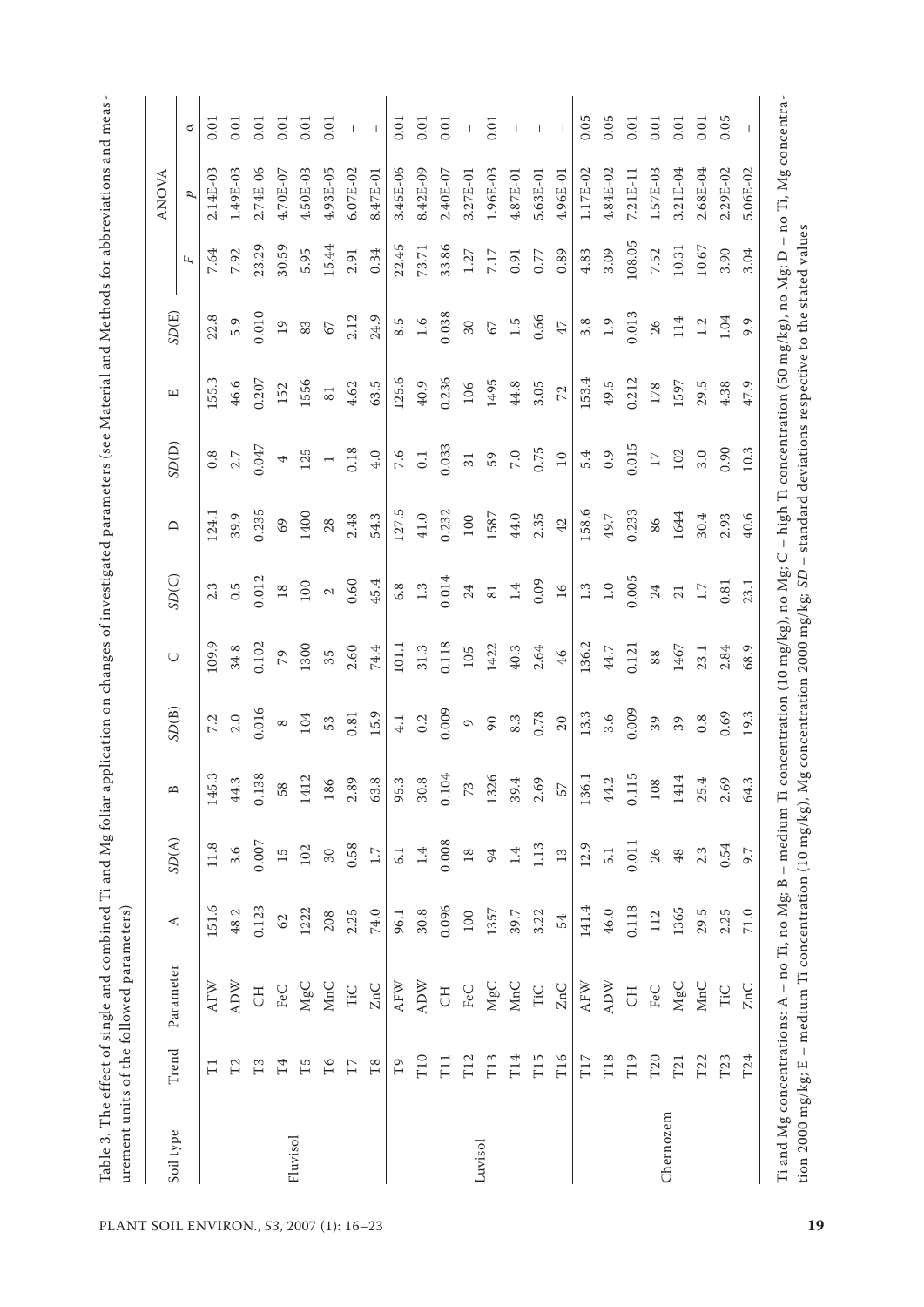

Figure 1. The effects of the treatments on investigated parameters divided according to soils: (a) Fluvisol; (b) Luvisol; (c) Chernozem; the values are stated in percents of the maximal value in the particular trend

Ti and Mg concentrations: A– no Ti, no Mg; B– medium Ti concentration (10 mg/kg), no Mg; C– high Ti concentration (50 mg/kg), no Mg; D – no Ti, Mg concentration 2000 mg/kg; E– medium Ti concentration (10 mg/kg), Mg concentration 2000 mg/kg

(2.20-times, T4); Mg alone slightly increases FeC  $(1.12 \text{-times}, T4)$ . Ti alone  $(1.16 \text{-times}, T5)$  as well as in combination with Mg (1.11-times, T5) increases MgC; MgC is increased by the foliar absorption by Mg alone as well (1.15-times, T5). MnC is strongly (5.88-times, T6) decreased by Ti alone at the higher Ti concentration, but is significantly increased if in combination with Mg even at the medium Ti concentration (2.89-times); Mg alone extremely decreases MnC (7.44-times, T6). Mg increases the resorption of Ti from leaves (1.60-times, T7). ZnC is not significantly influenced by Ti alone, but it is increased by Ti in combination with Mg (1.17-times, T8); Mg alone decreases ZnC (1.36-times, T8). The results are summarized in Figure 1a.

**Luvisol.** Ti alone does not significantly influence AFW (T9) and ADW (T10), but Mg alone has a significant positive effect on both these parameters [1.33-times increase of AFW (T9) and 1.33-times increase of ADW (T10)]. CH is increased by Ti alone (1.23-times, T11), but the effect of Mg is much stronger (2.41-times increase, T11); the combination  $Mg + Ti$  is not significantly different from Mg alone in CH (T11). The effect of Ti on FeC (T12) and MgC (T13) is not distinguished even in combination with Mg, but Mg alone increases MgC (1.17-times, T13). MnC (T14) is not significantly influenced by any treatment used. Mg increases the resorption of Ti from leaves if sprayed in combination with Ti (1.30-times, T15), but Mg alone decreases the uptake of Ti from soil. ZnC is not influenced by Ti alone, but is significantly increased by the combination Ti + Mg against Mg alone (1.73-times, T16); Mg alone decreases ZnC (1.28-times, T16). The results are summarized in Figure 1b.

**Chernozem.** Ti does not have a significant effect on AFW (T17) and ADW (T18), but both these parameters are increased by Mg alone [AFW – 1.12-times (T17) and ADW – 1.08-times (T18)]. CH is not significantly influenced by Ti alone, but is decreased by the combination of  $Ti + Mg$  against Mg alone (1.10-times, T19); Mg alone significantly increases CH (1.98-times, T19). FeC is decreased by Ti alone (1.28-times, T20), but  $Ti + Mg$  strongly increases FeC (2.08-times, T20) against Mg alone; Mg alone decreases FeC (1.31-times, T20). MgC is increased by Ti application (1.08-times, T21),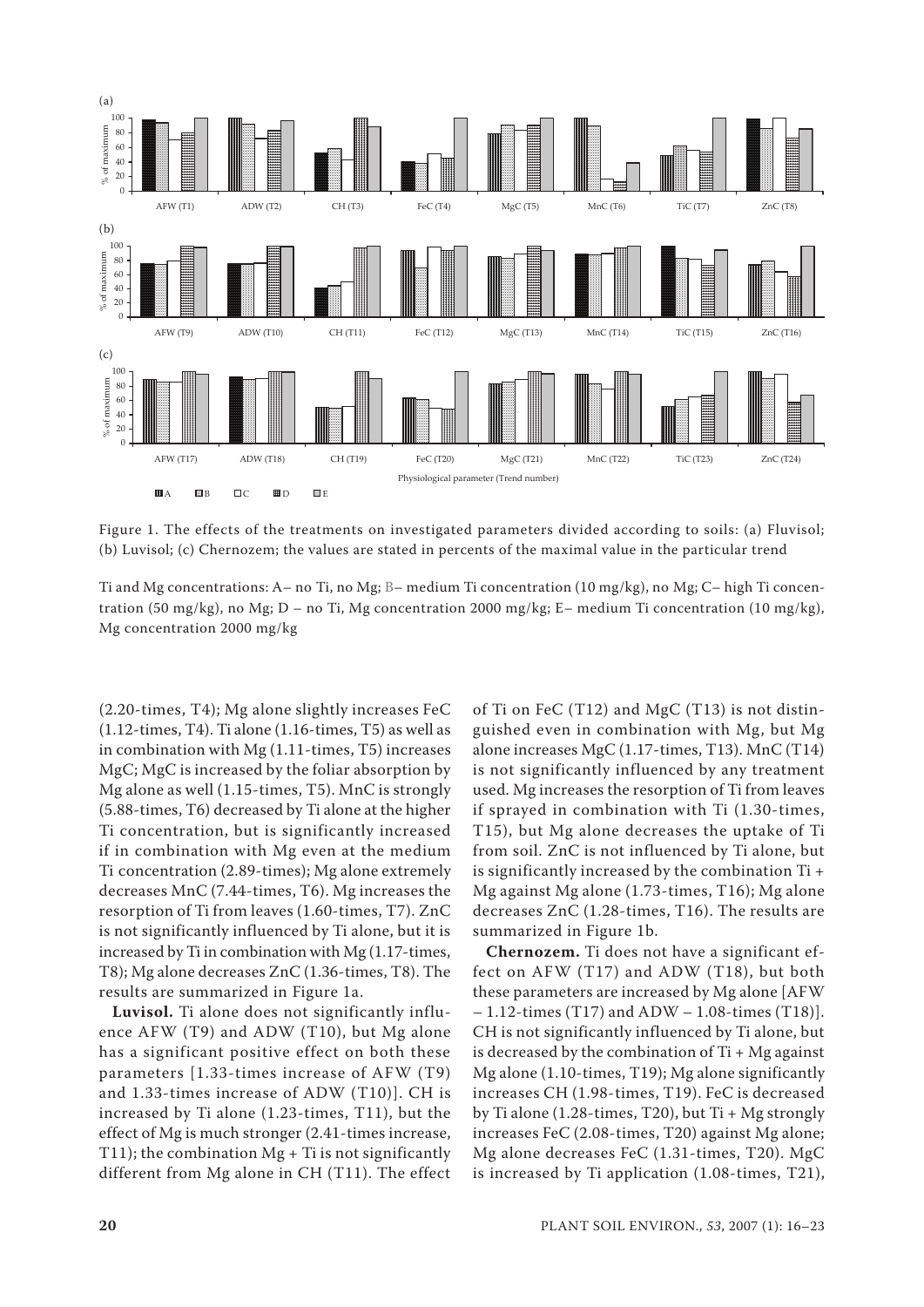but the effect of the application of Mg alone is much stronger (1.21-times, T21). MnC is considerably lowered by Ti alone (1.28-times, T22), but the effect practically disappears in the case of simultaneous application of Mg (T22); Mg alone does not show a significant effect on MnC (T22). Mg alone considerably stimulates the uptake of Ti from soil (1.62-times, T23). ZnC is not almost influenced by Ti alone (T24); Mg alone lowered ZnC (1.75-times, T24). The results are summarized in Figure 1c.

#### **DISCUSSION**

The results from our experiment are strongly dependent on soil properties, but we can generalize some trends. Both the concentrations of Ti in leaf sprays used in this experiment were already phytotoxic. The typical beneficial manifestations of Ti were not observable except for some effects on Fluvisol, see below. The effects connected with the detoxification of Ti (changes in element and chlorophyll contents) were the only significant. The toxicity limit of Ti could be quite sharp, as demonstrated by Maroti et al. (1984); they observed strong beneficial effects of Ti on tobacco callus at the concentration 2 mg/kg Ti in nutrient medium, but the inhibition of growth followed by necrosis was observed at concentrations higher than 5 mg/kg. We used another way of application of Ti compounds on plants in this experiment – a leaf spray. As the concentration 10 mg/kg Ti showed already some manifestations of Ti toxicity, it is the lowest phytotoxic concentration of Ti leaf spray described up today (compare with Table 1).

If we consider that  $Ti(IV)$  is present in plants in the form of phosphate complexes (Gryzhankova and Boichenko 1975, Gryzhankova et al. 1975), we could explain this primary toxicity on molecular basis as a destabilization of biologically active phosphate esters/normally stabilized by Mg(II) ions in the cell/by Ti(IV). The importance of high affinity of Ti(IV) to phosphate groups for its biological activity was referred to by Guo et al. (2001). We can thus expect protective effects of higher Mg concentrations against phytotoxicity of Ti on the basis of competitive antagonism. This effect was really observed – we found that the additional Mg ameliorated the toxic effects of Ti.

Similarly to Kužel et al. (2003a), the effect of Ti (in both concentrations used), as compared to the control with no application, is radically different from the effect of  $(T<sub>i</sub> + Mg)$ , especially in the essential elements contents in plant (as FeC); redistribution of mineral nutrients during seedfilling stage within shoot was not considered in this study because whole shoots were analyzed. Another effect is a significant increase of CH by a single Mg application (more than twice on average), while MgC is increased considerably less. This would suggest that although most of the Mg present in leaf is metabolically inactive (in phytate depo etc.), the additional Mg from the leaf spray is biologically much more available. This effect cannot be explained by non-uniform senescence of the variants because there were not observed any signs of senescence in any variant in time of harvest.

However, the trends greatly differ in the strength of the particular effect if we look at the effect of soil the plants grow in. It was observed that the effects of treatments are relatively strong on Fluvisol, but weak on Chernozem and Luvisol. It thus generally confirms that Ti effects are most evident under conditions of limited and insufficient supply of the essential elements (see data in Table 2 for Fluvisol that is deficient in Mg, Fe, Mn and Zn). Ti is beneficial in this case to the elements contents and some physiological parameters. The fact that Ti is more beneficial on a poor soil is already known (Lopez*-*Moreno et al. 1996); these authors assume that the crucial effect is the lack of phosphorus, but we have observed a rather reversed effect. The effect is the most evident in our experiment on Fluvisol, which is rich in phosphate (353 mg P per kg, see Table 2) that decreases the bioavailability of the cationic nutrients complexed by it for the plant. The soil pH value also seems to play some role, due to its influence on the mobility of the ionic nutrients in soil (Ti is the most efficient on more acidic Fluvisol).

The effect observed in this paper should be considered more as phytotoxicity than stimulation. However, we could explain the general phenomenon of Ti-plant interaction as follows: we suppose that Ti competitively replaces some essential elements from their natural binding sites and causes apparent essential elements (especially Fe and Mg) deficiency in the plant. This results in a complicated defense reaction that may increase the health status of the plant more than the toxic effects of Ti decrease it [increased uptake of essential elements *via* the divalent ion transporter (known to be activated under the Fe starvation), release of complexing organic acids and subsequent increase of mobility and availability of other elements, activation of some enzymes, etc.]. Whether the effect of Ti on the particular parameter is "positive" or "negative"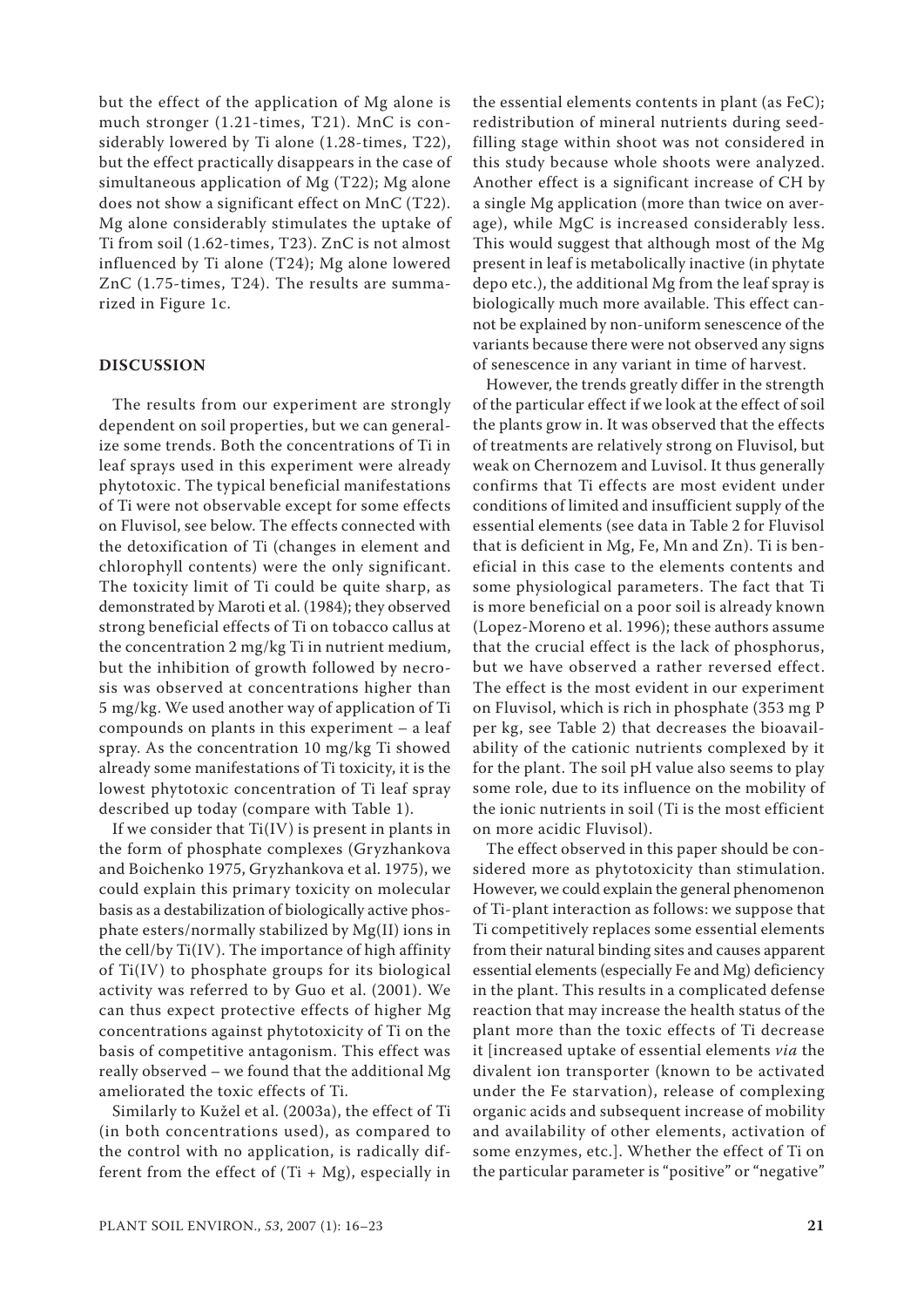is dose-responsive and depends on the strength of the plant defense reaction versus Ti toxic effect on the particular parameter (see Hrubý et al. 2002 and Kužel et al. 2003a for details). This effect is usually called *hormesis* and is known for a range of elements, mainly heavy metals (e.g. As, Cd, Pb, Hg, Se and Zn) (Calabrese and Baldwin 2003).

The above stated complex defensive reaction results in equalizing effect of Ti on the elements contents in the plant. This means that if the blank level of the element in the plant is rather low, it is increased by Ti and *vice versa* to a certain, probably optimal, concentration. This could be advantageous for the amelioration of the toxic effects of heavy metals by Ti. Protective effects of Ti on plants intoxicated by heavy metals (cadmium) were described in (Lesko et al. 2002) and we observed here similar results for manganese that is phytotoxic in higher concentrations; Ti application caused a significant decrease in MnC.

Besides, statistically significant correlations were observed between TiC and the other parameters followed in this study: AFW (0.37), ADW (0.33), FeC (0.64), MgC (0.45); the number in parentheses is the particular correlation coefficient between the stated parameter and TiC for all the variants and replicates. The correlation was statistically significant at level  $\alpha$  = 0.01 in all the cases stated above. The correlation of TiC with the other investigated parameters is not statistically significant at level  $\alpha$  = 0.05.

### **REFERENCES**

- Calabrese E.J., Baldwin L.A. (2003): Inorganics and hormesis. Crit. Rew. Toxicol., *33*: 215–304.
- Collins J.M., Uppal R., Incarvito Ch.D., Valentine A.M. (2005): Titanium (IV) citrate speciation and structure under environmentally and biologically relevant conditions. Inorg. Chem., *44*: 3431–3440.
- Gryzhankova L.N., Boichenko E.A. (1975): Study of titanium compounds in plants. Fiziol. Rast., *22*: 1177–1182.
- Gryzhankova L.N., Udelnova T.M., Boichenko E.A. (1975): Iron, manganese and titanium compounds in marine plants. Izv. Akad. Nauk SSSR, Ser. Biol., *1*: 76–82.
- Guo M.L., Guo Z.J., Sadler P.J. (2001): Titanium(IV) targets phosphoesters on nucleotides: implications for the mechanism of action of the anticancer drug titanocene dichloride. Biol. Inorg. Chem., *6*: 698–707.
- Hara T., Sonoda Y., Iwai I. (1976): Growth response of cabbage plants to transition elements under water

culture conditions. I. Titanium, vanadium, chromium, manganese, and iron. Soil Sci. Plant Nutr., *22*: 307–315.

- Hrubý M., Cígler P., Kužel S. (2002): Titanium in plant nutrition. The contribution to understanding the mechanism of titanium action in plants. J. Plant Nutr., *25*: 577–598.
- Huang M.L., Tang X.D., Lu L. (1993): The use of titanium chelate in agriculture. In: Froes F.H., Caplan I.L. (eds.): Titanium '92: Sci. Technol. In: Proc. Symp. 3. Miner. Met. Mater. Soc., Warrendale: 2779–2786.
- Kužel S., Hrubý M., Cígler P., Tlustoš P., Phu N.V. (2003a): The mechanism of physiological effects of titanium leaf sprays on oat (*Avena sativa* L.) plants grown on soil. Biol. Trace Elem. Res., *91*: 179–189.
- Kužel S., Hrubý M., Cígler P., Tlustoš P., Száková J. (2003b): Titanium and plants – the centenary story. In: Simon L., Szilágyi M. (eds.): Trace Elements in the Food Chain. György Bessenyei Publ., Nyíregyháza: 150–156.
- Lesko K., Stefanovits-Banyai E., Pais I., Simon-Sarkadi L. (2002): Effect of cadmium and titanium-ascorbate stress on biological active compounds in wheat seedlings. J. Plant Nutr., *25*: 2571–2581.
- Lopez-Moreno J.L., Giménez J.L., Moreno A., Fuentes J.L., Alcaraz C.F. (1996): Plant biomass and fruit yield induction by Ti(IV) in P-stressed pepper crops. Fert. Res., *43*: 131–136.
- Mader P., Száková J., Miholová D. (1998): Classical dry ashing of biological and agricultural materials. Part II. Losses of analytes due to their retention in an absolute residue. Analusis, *26*: 121–129.
- Maroti M., Pais I., Bognar J. (1984): The role of titanium in plant life. V. The effect of titanium on the growth of tobacco callus. Acta Agron. Acad. Sci. Hung., *33*: 315–322.
- Mehlich A. (1984): Mehlich No. 3 soil test extractant: A modification of Mehlich No. 2. Commun. Soil Sci. Plant. Anal., *15*: 1409–1416.
- Pais I., Somos A., Duda L., Trjanyi F., Nagymihaly F. (1969a): Microelement tests on tomato and sweet pepper. Kert. Egy. Közlem., *33*: 63–81.
- Pais I., Somos A., Duda L., Trjanyi F., Nagymihaly F. (1969b): Trace-element experiments with tomato and paprika. Kertészet, *62*: 25–40.
- Porra R.J., Thompson W.A., Kriedemann P.E. (1989): Determination of accurate extinction coefficients and simultaneous equations for assaying chlorophylls a and b extracted with four different solvents: verification of the concentration of chlorophyll standards by atomic absorption spectroscopy. Biochim. Biophys. Acta, *975*: 384–394.